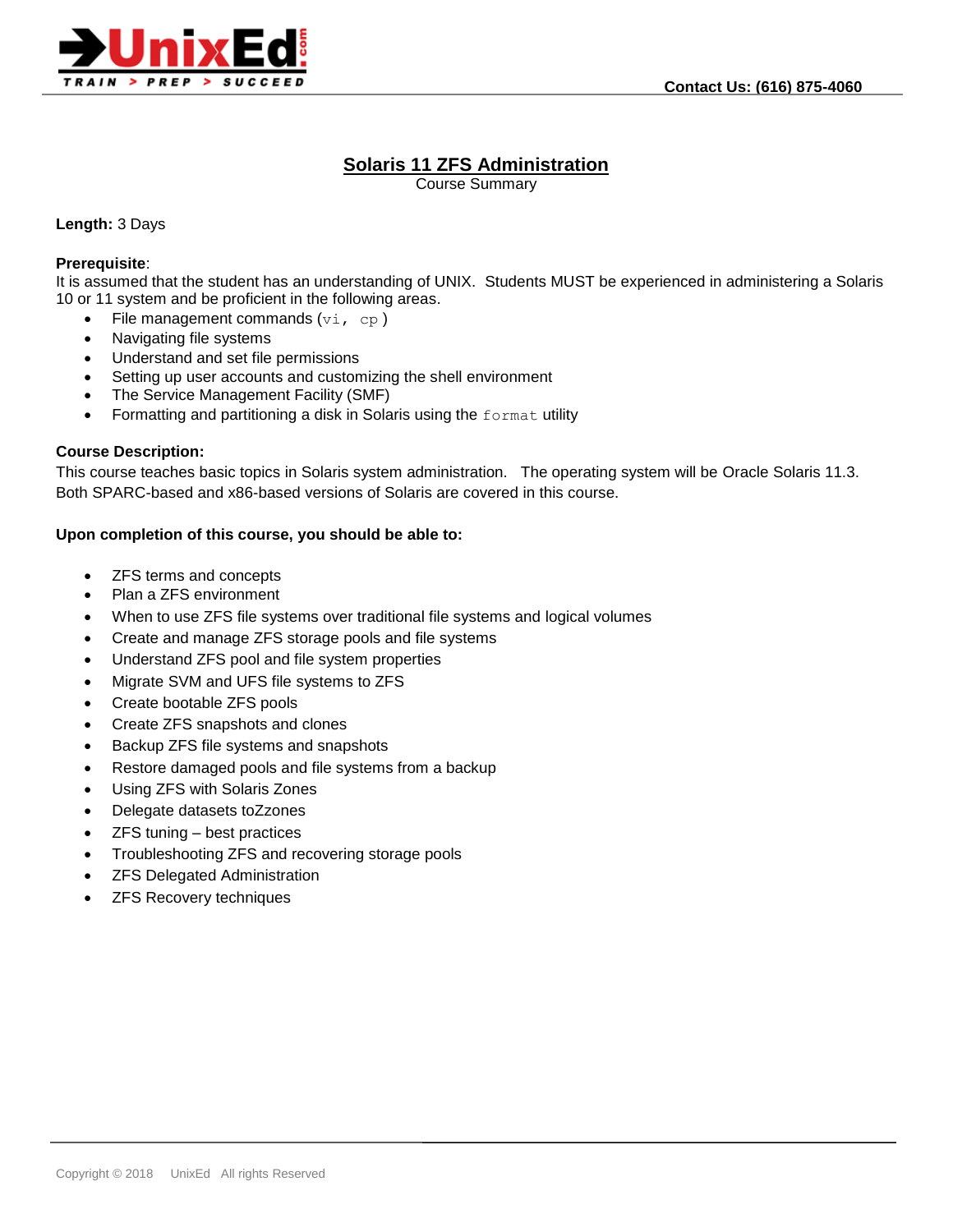## **Oracle Solaris 11 ZFS Administration**

Detailed Course Outline

## **Introduction to the ZFS File System**

- Understand ZFS: features and benefits
- ZFS Terms and components
- Hardware and Software requirements
- Choosing a file system: Comparing ZFS, UFS, SVM and Veritas

## **Getting Started with ZFS**

- Create a basic ZFS file system
- Create a ZFS storage pool
- ZFS file system hierarchy
- Hardware requirements
- Overview of ZFS versions

## **ZFS Requirements**

- Identifying the Oracle Solaris ZFS Components Configuration and Management Requirements
- Identifying the ZFS Properties Configuration Requirements
- Identifying the Requirements to Protect Business Data Using ZFS Access Control Lists
- Identify the ZFS Delegated Administration Model Requirements
- Identifying the Business Data Backup and Recovery Requirements
- Managing the ZFS Root Pool

## **Managing a ZFS Root Pool**

- Managing the ZFS Swap and Dump Devices
- Booting From an Alternate ZFS Root File System
- Encrypting ZFS Data

## **Implementing the Plan to Configure and Manage the ZFS Hierarchy**

- Configuring the ZFS Hierarchy for a Business Application
- Sharing ZFS File Systems in a Non-Global Zone
- Encrypting ZFS Data Files
- Migrating ZFS Data (shadow migration)
- Upgrading ZFS Components
- Configuring ZFS Properties

# **Understand ZFS Properties**

- Configuring ZFS Storage Pool Properties
- Configuring File System Properties
- Managing ZFS Properties Within a Non-Global Zone
- Protecting Data Using ZFS ACLs

## **Implementing a Plan for Data Protection Using ZFS**

- Overview of ZFS Delegated Administration
- Delegating ZFS Permissions
- Displaying ZFS Delegate permissions
- Using ZFS Delegated Administration
- Removing ZFS Permissions
- Delegating ZFS administration to a Zone
- Configuring and Managing ZFS ACLs

## **Implementing the Plan for ZFS Delegated Administration**

- Configuring the ZFS Delegated Administration Model
- Backing Up and Recovering ZFS Data

## **ZFS and Zones**

- Adding ZFS volumes and file systems to a non-global zone
- Delegating datasets to non-global zones